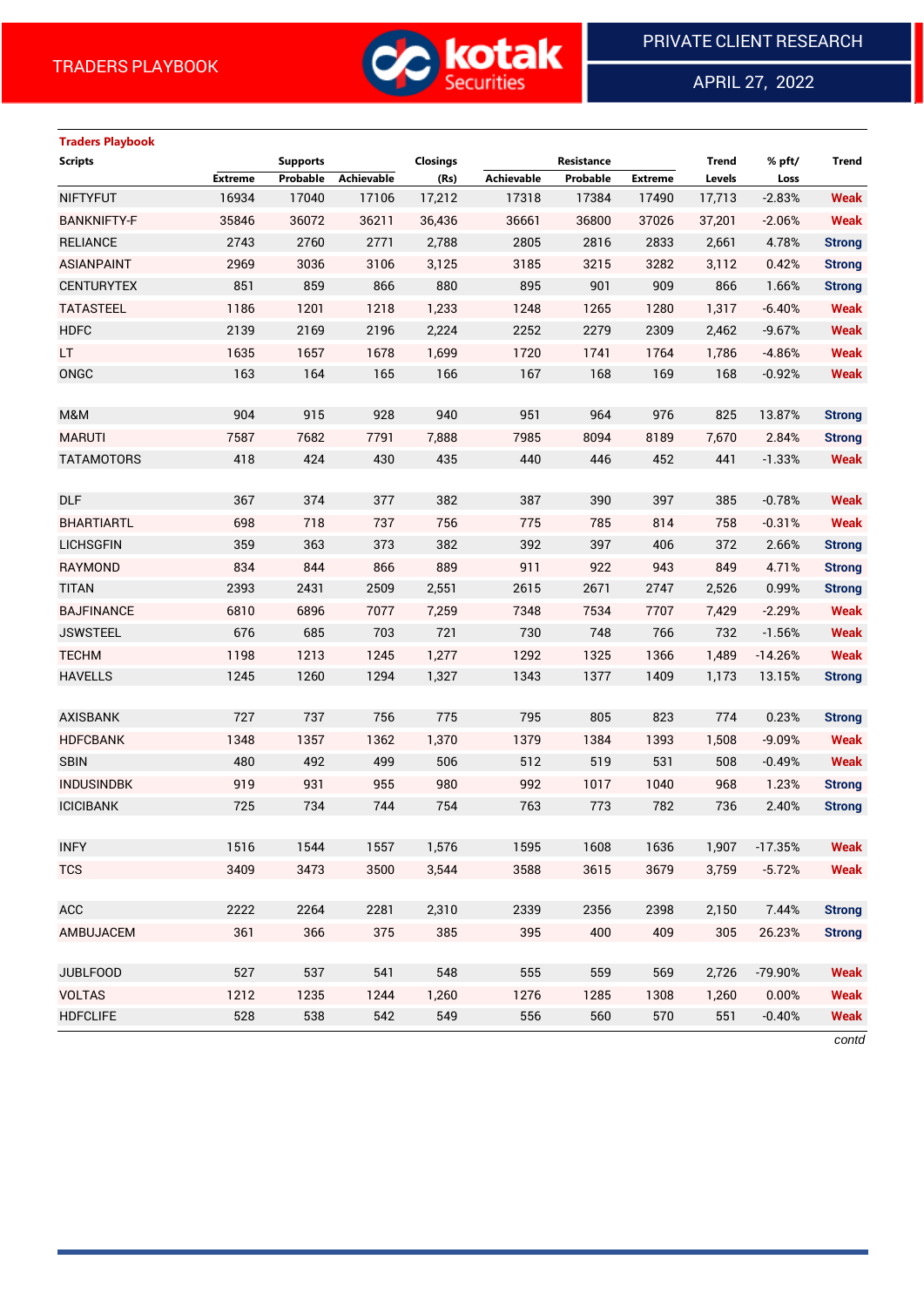#### **Closing Pricess**

Closing price is that price at which a scrip closes on the previous day. Traders can start their intraday trade on this level. The stock or index should sustain above or below the closing price else you should exit the trade. Ideally, half a percent should be the stop loss above or below the closing price to enter the trade.

### **Trend**

Trend is the level at which the tendency of Indices and Stocks can be identified. For best results, you can use the 'Trend Remarks' to trade. A 'Weak' trend means that traders can trade with a negative bias. If the trend is 'Strong', you can trade long with a positive bias. Base price should be the closing price.

#### **Achievable (Supp/Resis)**

It is the price which can be achieved if the Index/Stock trades above or below the closing price. During normal course of trading, first levels are important as one can take profits around first resistance and supports levels.

### **Probable (Supp/Resis)**

It's a second resistance/support and can be achieved if stocks/indices are in trending mode. Events can lead stocks and indices to reach these levels.

#### **Extreme levels**

Sometimes, the stocks fall or rise to their average lowest or highest levels FOR THE DAY and that may act as an excellent contra buying or selling opportunity with a stop loss given in the table. This means buying around extreme support and selling around extreme resistance strictly with a given stop loss. For e.g. If the extreme support for Nifty is given at 5605, and in case the market comes down to similar levels, then you can initiate long positions with the given 'stop loss for long' in the column, say at 5585. If it breaks 5585 then the trader must exit the position. This is valid on both the sides.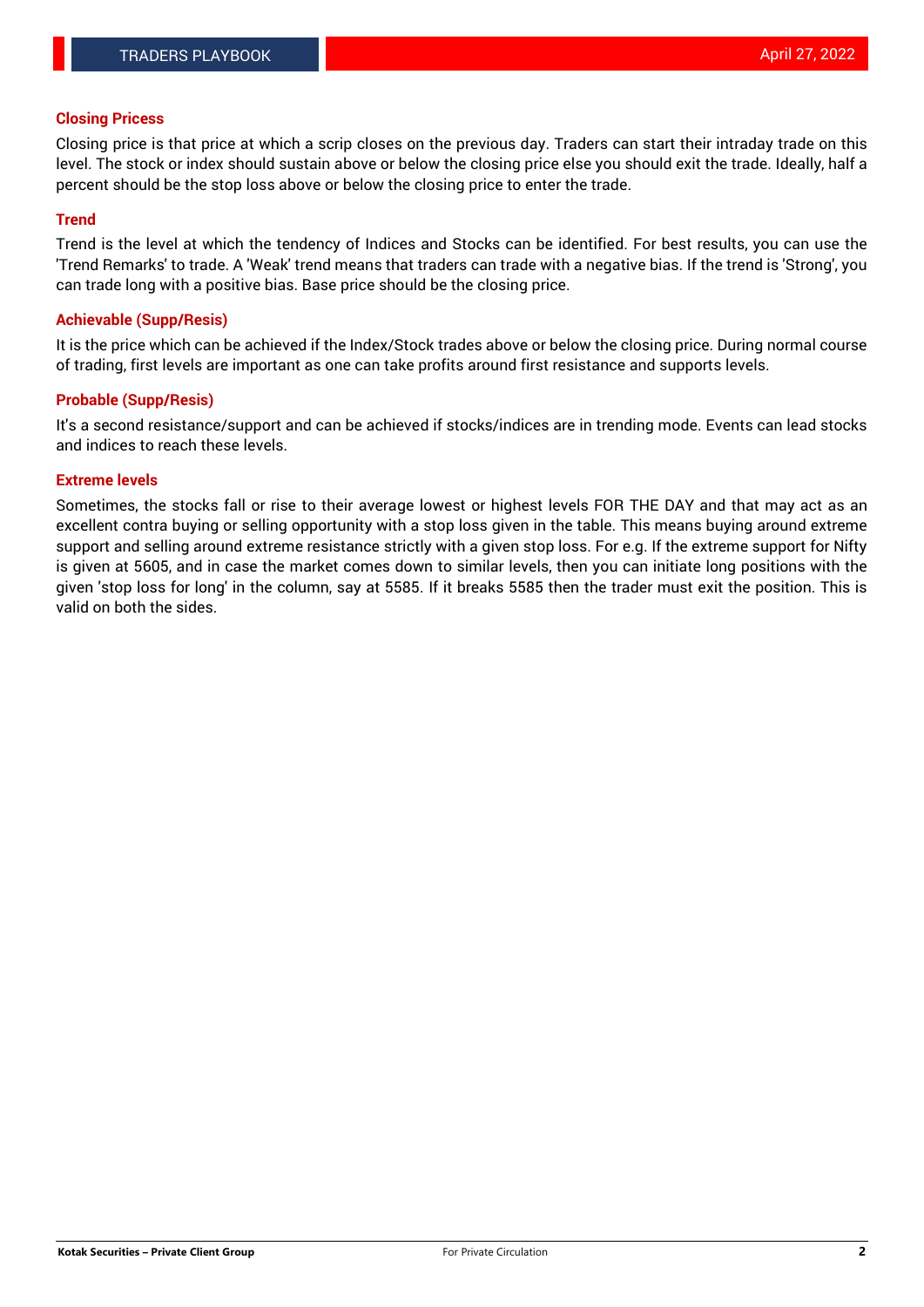### **RATING SCALE (PRIVATE CLIENT GROUP)**

| <b>BUY</b>             | -                 | A condition that indicates a good time to buy a stock. The exact circumstances of the signal will be determined by the indicator that an<br>analyst is using.  |
|------------------------|-------------------|----------------------------------------------------------------------------------------------------------------------------------------------------------------|
| SELL                   | -                 | A condition that indicates a good time to sell a stock. The exact circumstances of the signal will be determined by the indicator that an<br>analyst is using. |
| <b>Stop Loss Order</b> | $\qquad \qquad -$ | An instruction to the broker to buy or sell stock when it trades beyond a specified price. They serve to either protect your profits or<br>limit your losses.  |

#### **FUNDAMENTAL RESEARCH TEAM (PRIVATE CLIENT GROUP)**

**Shrikant Chouhan Arun Agarwal Amit Agarwal, CFA Hemali Dhame** Head of Research Auto & Auto Ancillary Transportation, Paints, FMCG Banking & Finance shrikant.chouhan@kotak.com arun.agarwal@kotak.com agarwal.amit@kotak.com Hemali.Dhame@kotak.com

**Jatin Damania Purvi Shah Rini Mehta K. Kathirvelu** Metals & Mining, Midcap **Pharmaceuticals** Research Associate Support Executive jatin.damania@kotak.com [purvi.shah@kotak.com](mailto:purvi.shah@kotak.com) rini.mehta@kotak.com [k.kathirvelu@kotak.com](mailto:k.kathirvelu@kotak.com)  $+91$  22 6218 6440  $+91$  22 6218 6432

**Sumit Pokharna Pankaj Kumar** sumit.pokharna@kotak.com pankajr.kumar@kotak.com +91 22 6218 6438 +91 22 6218 6434

Oil and Gas, Information Tech Construction, Capital Goods & Midcaps

+91 22 6218 5408 +91 22 6218 6443 +91 22 6218 6439 +91 22 6218 6433

**TECHNICAL RESEARCH TEAM (PRIVATE CLIENT GROUP)**

[shrikant.chouhan@kotak.com](mailto:shrikant.chouhan@kotak.com) [amol.athawale@kotak.com](mailto:amol.athawale@kotak.com) Research Associate +91 22 6218 5408 +91 20 6620 3350 [sayed.haider@kotak.com](mailto:sayed.haider@kotak.com)

**Shrikant Chouhan Amol Athawale Sayed Haider**

+91 22 62185498

# **DERIVATIVES RESEARCH TEAM (PRIVATE CLIENT GROUP)**

 $+91$  22 6218 5497

**Sahaj Agrawal Prashanth Lalu Prasenjit Biswas, CMT, CFTe** [sahaj.agrawal@kotak.com](mailto:sahaj.agrawal@kotak.com) [prashanth.lalu@kotak.com](mailto:prashanth.lalu@kotak.com) [prasenjit.biswas@kotak.com](mailto:prasenjit.biswas@kotak.com)